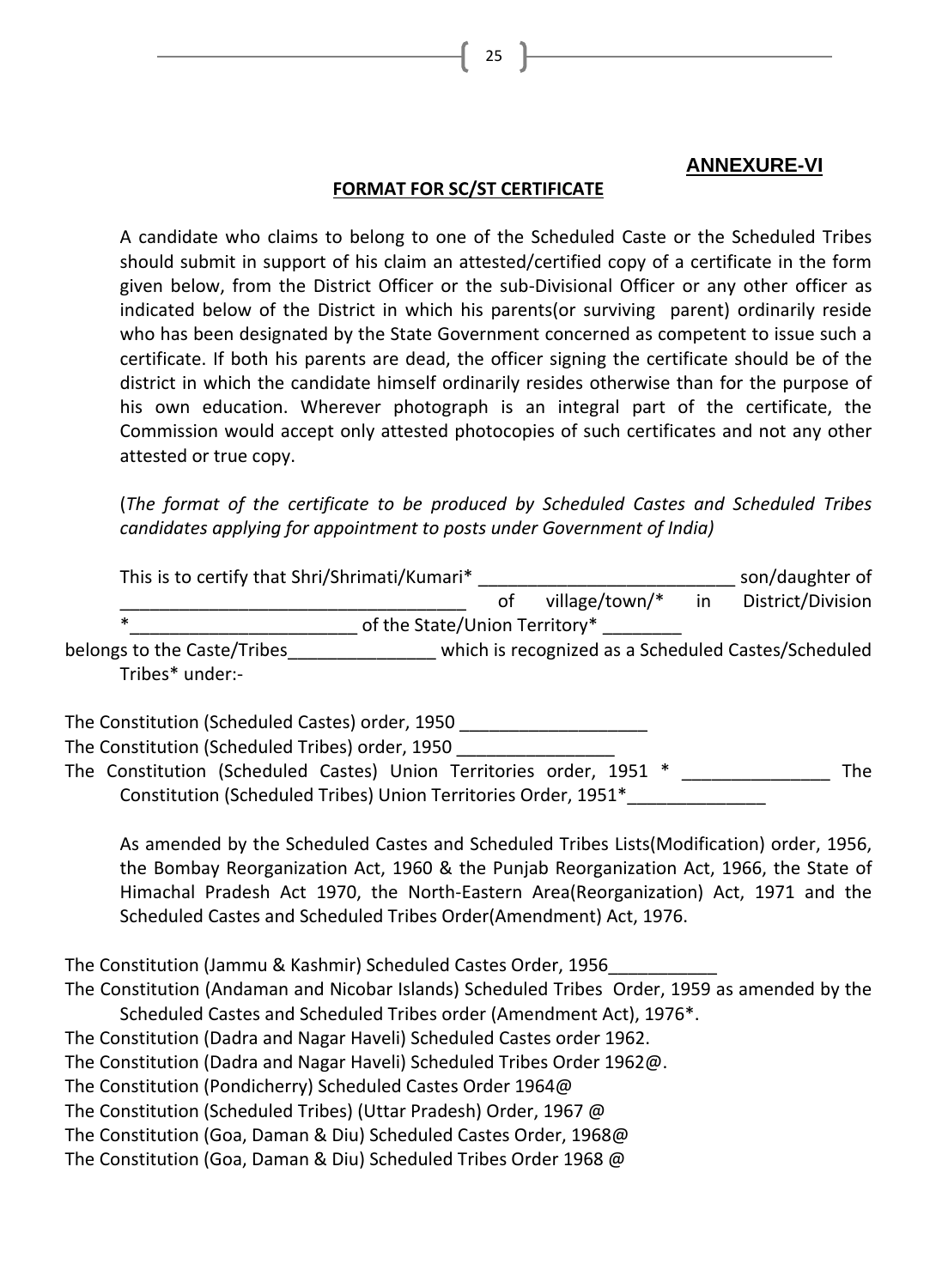The Constitution (Nagaland) Scheduled Tribes Order, 1970 @ The Constitution (Sikkim) Scheduled Castes Order 1978@ The Constitution (Sikkim) Scheduled Tribes Order 1978@ The Constitution (Jammu & Kashmir) Scheduled Tribes Order 1989@ The Constitution (SC) orders (Amendment) Act, 1990@ The Constitution (ST) orders (Amendment) Ordinance 1991@ The Constitution (ST) orders (Second Amendment) Act, 1991@ The Constitution (ST) orders (Amendment) Ordinance 1996 The Scheduled Caste and Scheduled Tribes Orders(Amendment)Act,2002 The Constitution (Scheduled Caste) Orders (Amendment) Act,2002 The Constitution (Scheduled Caste and Scheduled Tribes) Orders (Amendment)Act,2002 The Constitution (Scheduled Caste) Order (Amendment) Act,2007 **%2.** Applicable in the case of Scheduled Castes, Scheduled Tribes persons who have migrated from one State/Union Territory Administration.

26

|     | This certificate is issued on the basis of the Scheduled Castes/ Scheduled tribes      |                    |               |        |    |         |                  |             |               |             |
|-----|----------------------------------------------------------------------------------------|--------------------|---------------|--------|----|---------|------------------|-------------|---------------|-------------|
|     | certificate<br>issued                                                                  | to                 | Shri/Shrimati |        |    |         |                  |             | Father/mother |             |
|     |                                                                                        |                    | 0f            |        |    |         |                  |             |               |             |
|     | Shri/Srimati/Kumari*                                                                   |                    |               |        |    |         | of village/town* |             |               |             |
|     | in.                                                                                    | District/Division* |               |        |    |         |                  | of          | the           | State/Union |
|     | Territory*                                                                             |                    |               |        |    |         |                  |             |               |             |
|     |                                                                                        | who belong to the  |               |        |    |         |                  |             |               | Caste/Tribe |
|     | which is recognized as a Scheduled Caste/Scheduled Tribe in the State/Union Territory* |                    |               |        |    |         |                  |             |               |             |
|     | issued                                                                                 | by                 |               |        |    | the     |                  |             |               |             |
|     | dated                                                                                  |                    |               |        |    |         |                  |             |               |             |
| %3. | Shri/Shrimati/Kumari                                                                   | and                | /or           | $\ast$ |    | his/her | family           | ordinarily  | reside(s)     | in          |
|     | village/town*                                                                          |                    |               |        |    |         |                  | of          |               |             |
|     | District/Division*                                                                     |                    |               |        | of | the     |                  | State/Union | Territory     | of          |
|     |                                                                                        |                    |               |        |    |         |                  |             |               |             |

Signature Designation

(with seal of office)

Place

Date

- \* Please delete the words which are not applicable
- @ Please quote specific presidential order

% Delete the paragraph which is not applicable.

- \*\* **List of authorities empowered to issue Caste/Tribe Certificates**:
- (i) District Magistrate/Additional District Magistrate/Collector/Deputy Commissioner/Additional Deputy Commissioner/Dy.Collector/Ist Class Stipendiary Magistrate/Sub-Divisional Magistrate/Extra-Assistant Commissioner/Taluka Magistrate/Executive Magistrate.
- (ii) Chief Presidency Magistrate/Additional Chief Presidency Magistrate/Presidency

**NOTE**: The term ordinarily reside(s) used here will have the same meaning as in section 20 of the Representation of the People Act, 1950.